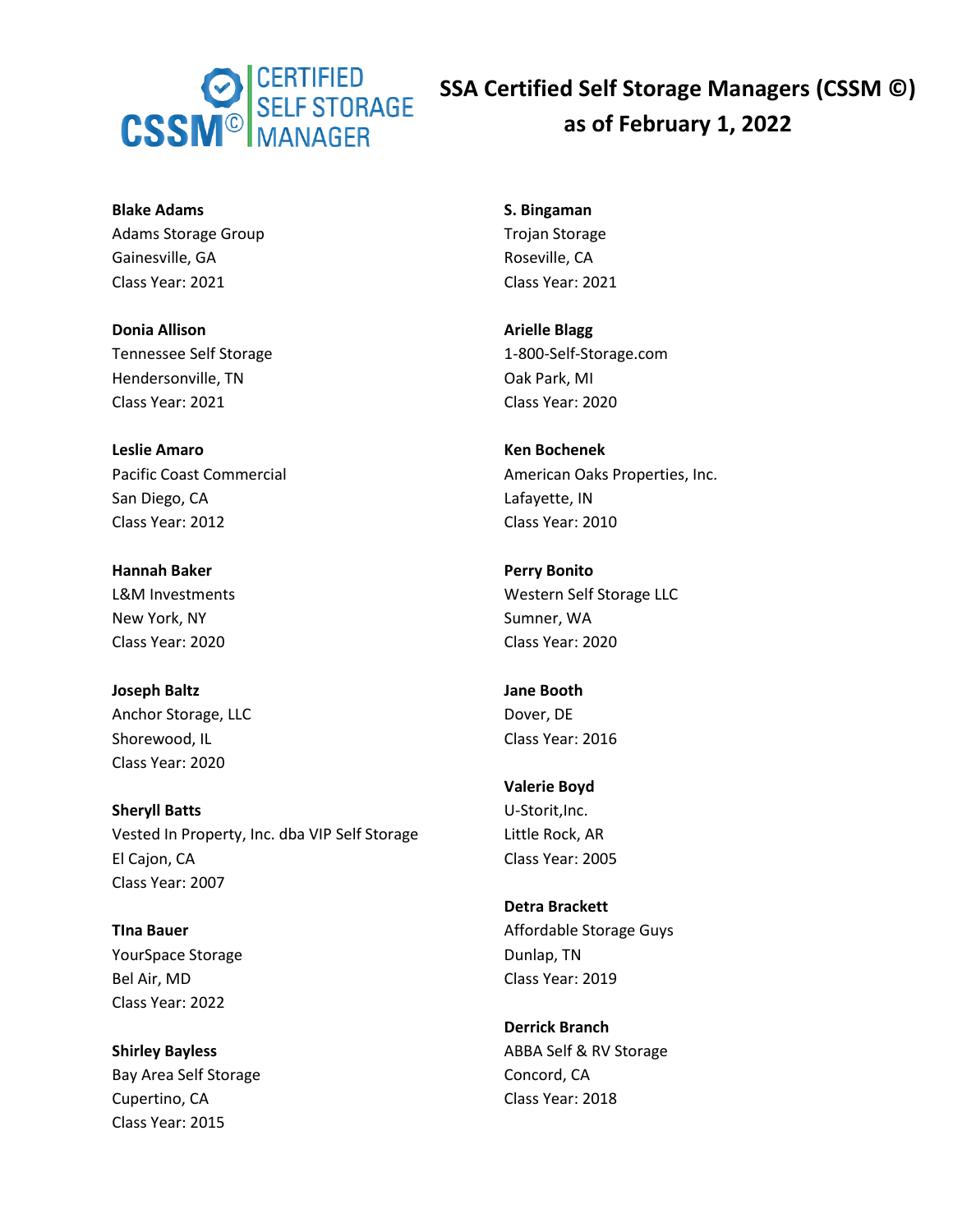

**Jesse Brasher** Universal Storage Group Murfreesboro, TN Class Year: 2021

**Jamie Broadwell** Great Atlantic Companies Chesapeake, VA Class Year: 2022

**Adrian Brumar** Nationwide Real Estate Investments LLC Lansing, IL Class Year: 2012

**David Bruneau** Acorn Mini Storage Brooklyn Center, MN Class Year: 2020

**James Buchanon** Nicol Investment Company Nashville, TN Class Year: 2021

**Nancy Burger** Warm Springs Self Storage Fremont, CA Class Year: 2012

**Lesley Bush** ClearHome Storage Denver, CO Class Year: 2021

**Richard Campagna** Carolina Storage Wilmington, NC Class Year: 2021

**Ronald Campagna** Carolina Storage Wilmington, NC Class Year: 2020

**Cody Cardinal** Winnebago Street Storage Fond du Lac, WI Class Year: 2021

**Toni Castoro** Clima Cube LLC Hampstead, NC Class Year: 2020

**Samuel Cauthren** Storage Max Interstate Johnson City, TN Class Year: 2021

**Torrey Chacon** Greenwood & McKenzie Dustin, CA Class Year: 2021

**Tina Charpintier** Premier Companies Thibodeaux, LA Class Year: 2021

**Sarah Clark** Investment Real Estate LLC York, PA Class Year: 2021

**Judy Conk** Barnegat Bay Self Storage LLC Little Egg Harbor, NJ Class Year: 2021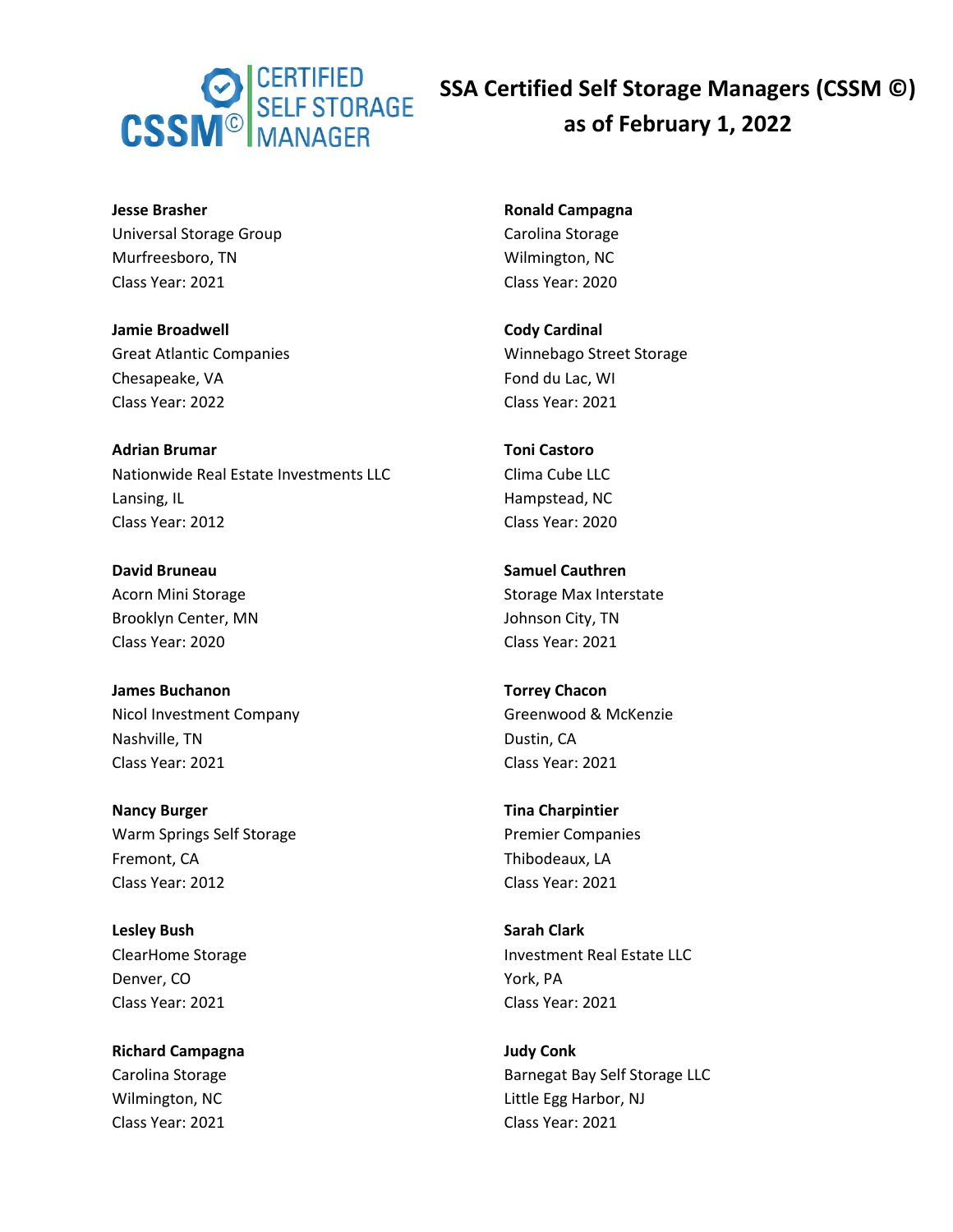

**Suzi Conner** Investment Real Estate LLC Dillsburg, PA Class Year: 2021

**Abraham Corral** LARROC Storage Henderson, NV Class Year: 2021

**Katarina Cvitkovic** Elephant Storage Ltd. Dublin, Ireland Class Year: 2021

**Kaveh Dastranj** Self Storage Management Company Sherman Oaks, CA Class Year: 2021

**Jeffrey DeGeeter** Southern Dunes Self Storage Greenwood, IN Class Year: 2020

**Kayla Dewey** Sparkle U-Stor-It Coloma, MI Class Year: 2020

**Angela Diaz** Trojan Storage of Rancho Cucamonga Redondo Beach, CA Class Year: 2014

**Amanda Dice** Storage World Etters, PA Class Year: 2018 **Jarrod Dippery** Investment Real Estate LLC Lewistown, PA Class Year: 2021

**Terry Dowling** Moove In Self Storage Ledgewood, NJ Class Year: 2021

**Latasha Dozier** Storage World Inc Decatur, GA Class Year: 2011

**Trevor Drummond** Security Public Storage Daly City, CA Class Year: 2020

**Lenorah Durel** Elmwood Self Storage Harahan, LA Class Year: 2021

**Chad Easterling** Universal Storage Solutions Johnson City, TN Class Year: 2020

**Cindy Eck** Trojan Storage Roseville, CA Class Year: 2015

**Alex Ellsworth** Hickory Capital Group Cincinnati, OH Class Year: 2021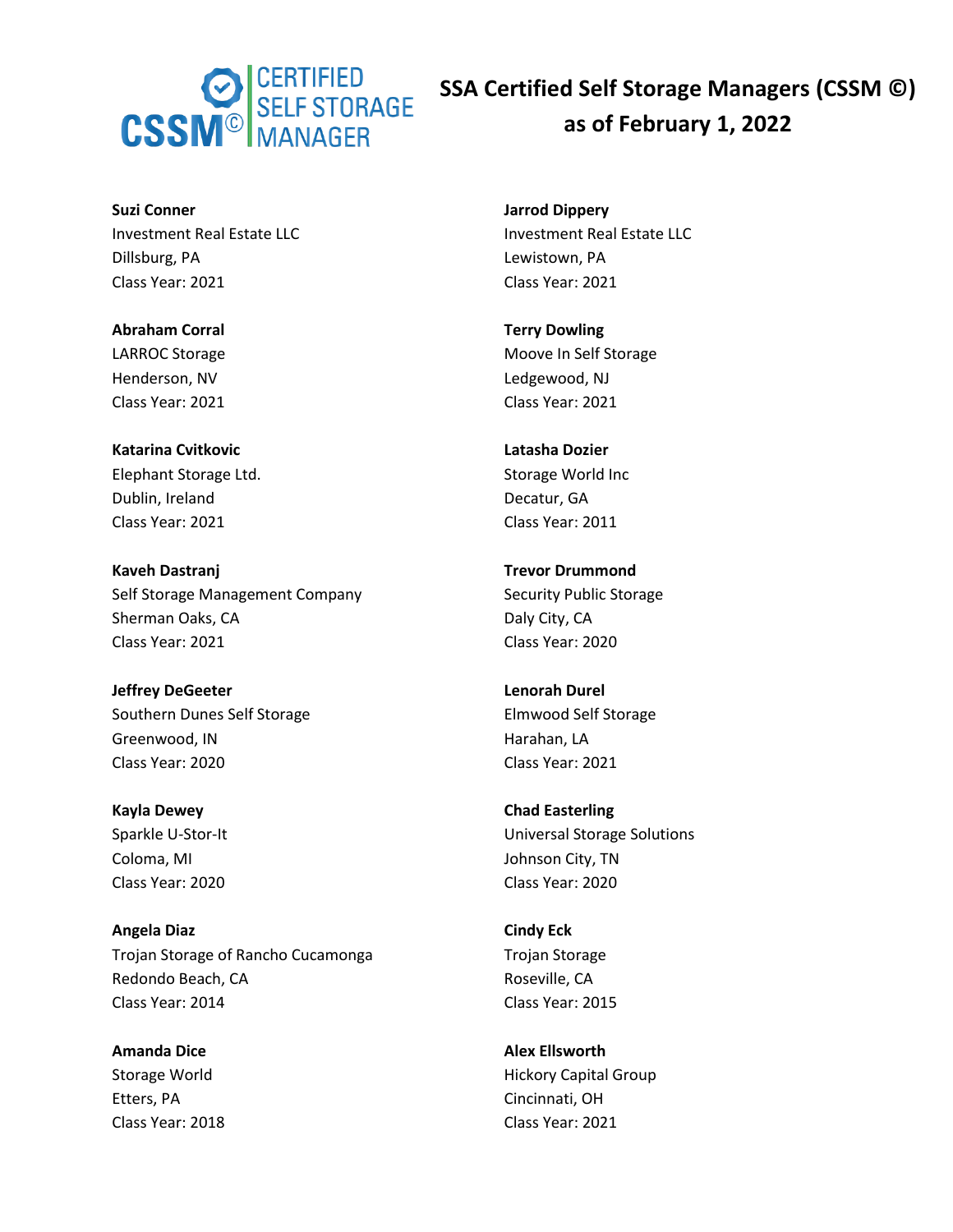

**John Farley** Trojan Storage Rocklin, CA Class Year: 2015

**Tonya Farmer** Investment Real Estate LLC York, PA Class Year: 2020

**Chontelle Fielder** Just Box It Lebanon, TN Class Year: 2021

**Debbie Fincham** YourSpace Storage Nottingham, MD Class Year: 2010

**Karina Florian** Trojan Storage (Safe Storage of Van Nuys) Van Nuys, CA Class Year: 2016

**Brian Foran** Investment Real Estate LLC York, PA Class Year: 2021

**Nancy Francois** Moove In Self Storage New London, CT Class Year: 2021

**Barbra Frisbie** Trojan Storage Roseville, CA Class Year: 2018

**Emanuel Garcia** Trojan Storage Oxnard, CA Class Year: 2020

**Mark Gentry** Valley Mini Storage Felton, CA Class Year: 2009

**Jaclyn Gibson** Spartan Investment Group, LLC Seattle, WA Class Year: 2018

**Shelly Gibson** Universal Management Company Smyrna, GA Class Year: 2008

**Christian Glover** Storage Max Interstate Johnson City, TN Class Year: 2021

**Tony Goff** True Storage Manchester, NH Class Year: 2021

**C. Gonzalez** Trojan Storage Redondo Beach, CA Class Year: 2021

**Mark Goodman** Cumorah Holdings dba Oceanview Self Storage Brookings, OR Class Year: 2021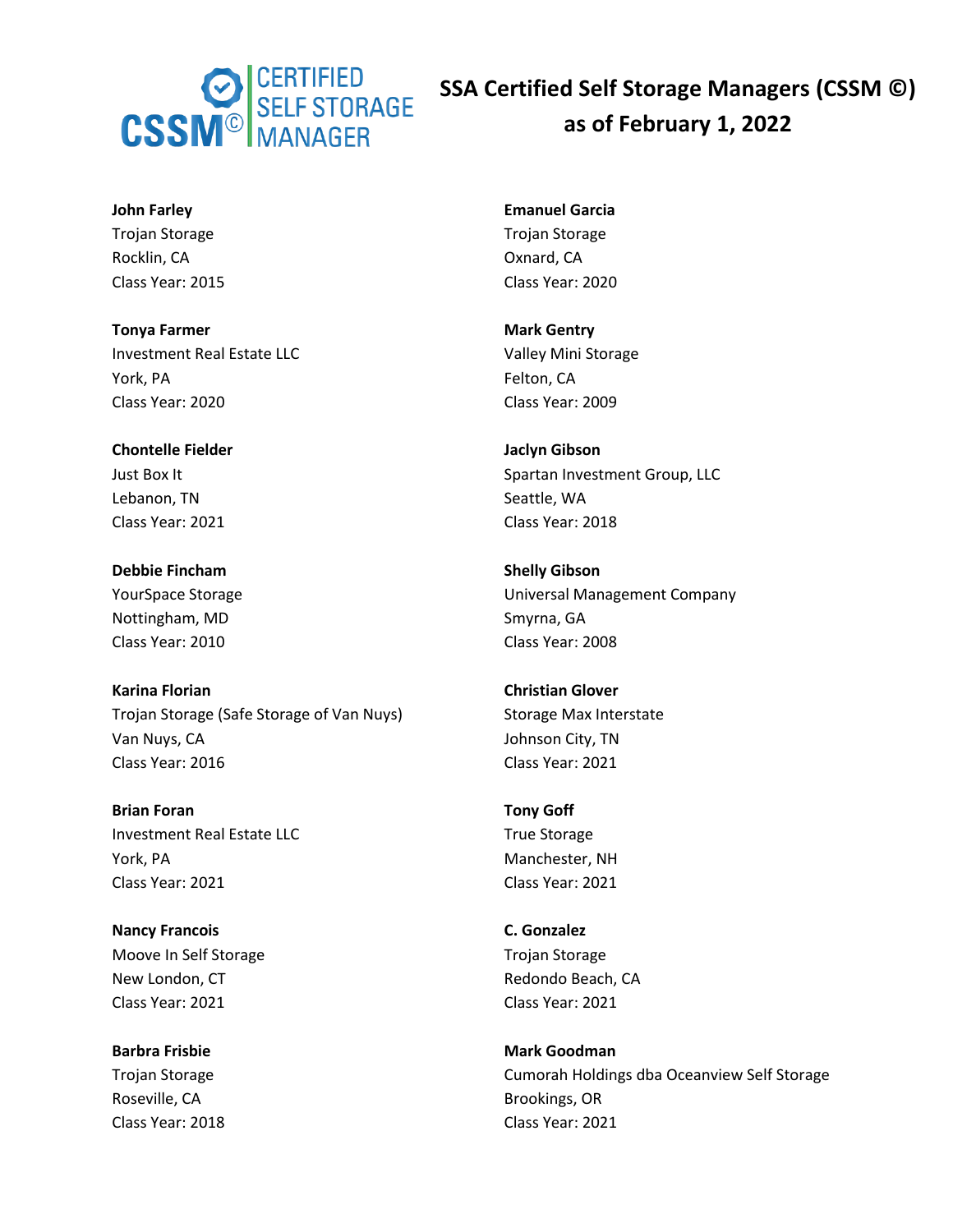

**Ruby Gracia** Trojan Storage Salinas, CA Class Year: 2021

**Crystal Green** Great Atlantic Companies Virginia Beach, VA Class Year: 2021

**Lisa Greer** Pike Co Storage Pittsfield, IL Class Year: 2018

**Danielle Griest** Investment Real Estate LLC Lancaster, PA Class Year: 2021

**Brian Grimmett** 1-800-Self-Storage.com Troy, MI Class Year: 2021

**Brianna Hamilton** Pacific Coast Commercial La Mesa, CA Class Year: 2021

**David Hamm** North Land Self Storage Petoskey, MI Class Year: 2021

**Norman Hardy** Hardy's Self Storage Bel Air, MD Class Year: 2009

**Steven Hardy** Hardy Development Inc. Bel Air, MD Class Year: 2008

**Kristi Hartman** Hunter Properties San Jose, CA Class Year: 2021

**Courtney Hedrick** YourSpace Storage Frankford, DE Class Year: 2021

**Polly Irion** Investment Real Estate York, PA Class Year: 2012

**Ella Johnson** YourSpace Storage Owings Mills, MD Class Year: 2016

**Steve Juiris** Superior Storage - Walton Blvd Fond du Lac, WI Class Year: 2021

**Kasey Kennedy** YourSpace Storage Bel Air, MD Class Year: 2017

**Jessica Kimball** Devon Self Storage Greeneville, TX Class Year: 2020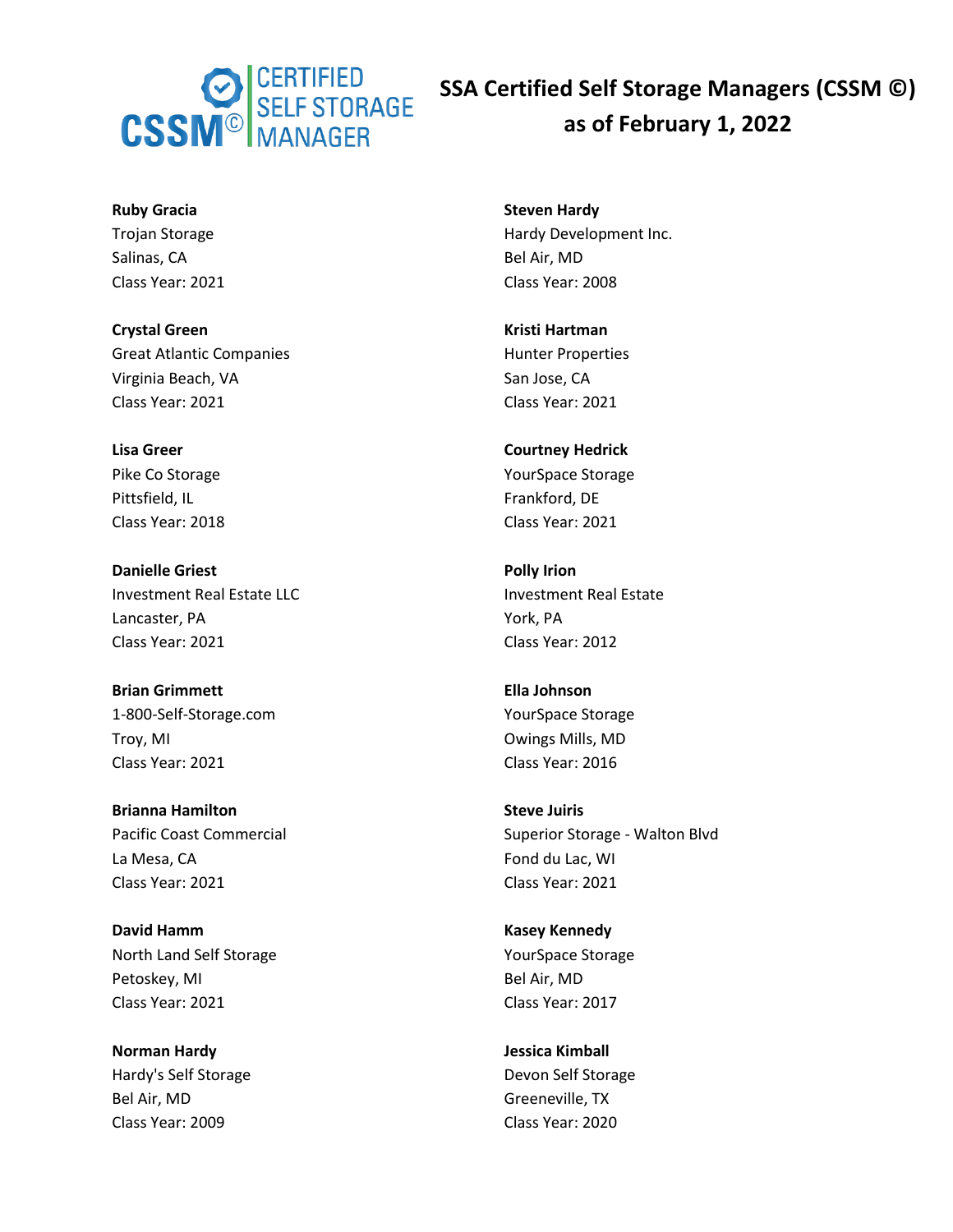

**Steve Klein** East Nashville Self Storage Nashville, TN Class Year: 2020

**Kaitlin Kocher** Storage World LLC Robesonia, PA Class Year: 2021

**Julie Kozlowski** Purple Moon Properties Cabot, AR Class Year: 2012

**Christy Lambert** Temperance Hill Security Storage Hot Springs, AK Class Year: 2015

**Thelma Lambert** Drive-In Self Storage East Syracuse, NY Class Year: 2020

**Liz Lawrence** Investment Real Estate LLC Lancaster, PA Class Year: 2021

**Takinna Lee** Fast & EZ Self Storage Chandler, AZ Class Year: 2020

**Tim Leonard** Moove In Self Storage West Milford, NJ Class Year: 2021

**Angie Leone** Associated Self Storage San Diego, CA Class Year: 2019

**Leo Linden** Trojan Storage San Diego, CA Class Year: 2021

**Carlos Lutteroth** Pacific Coast Commercial Chula Vista, CA Class Year: 2021

**Kelly Maas** Investment Real Estate LLC Finksburg, MD Class Year: 2021

**Phil Maffei** Wolcott, CT Class Year: 2021

**Mike Malan** Protection Self Storage Draper, UT Class Year: 2020

**Irma Martinez** Bay Area Self Storage Cupertino, CA Class Year: 2018

**Alex McIntyre** Glade SS Properties Myrtle Beach, SC Class Year: 2020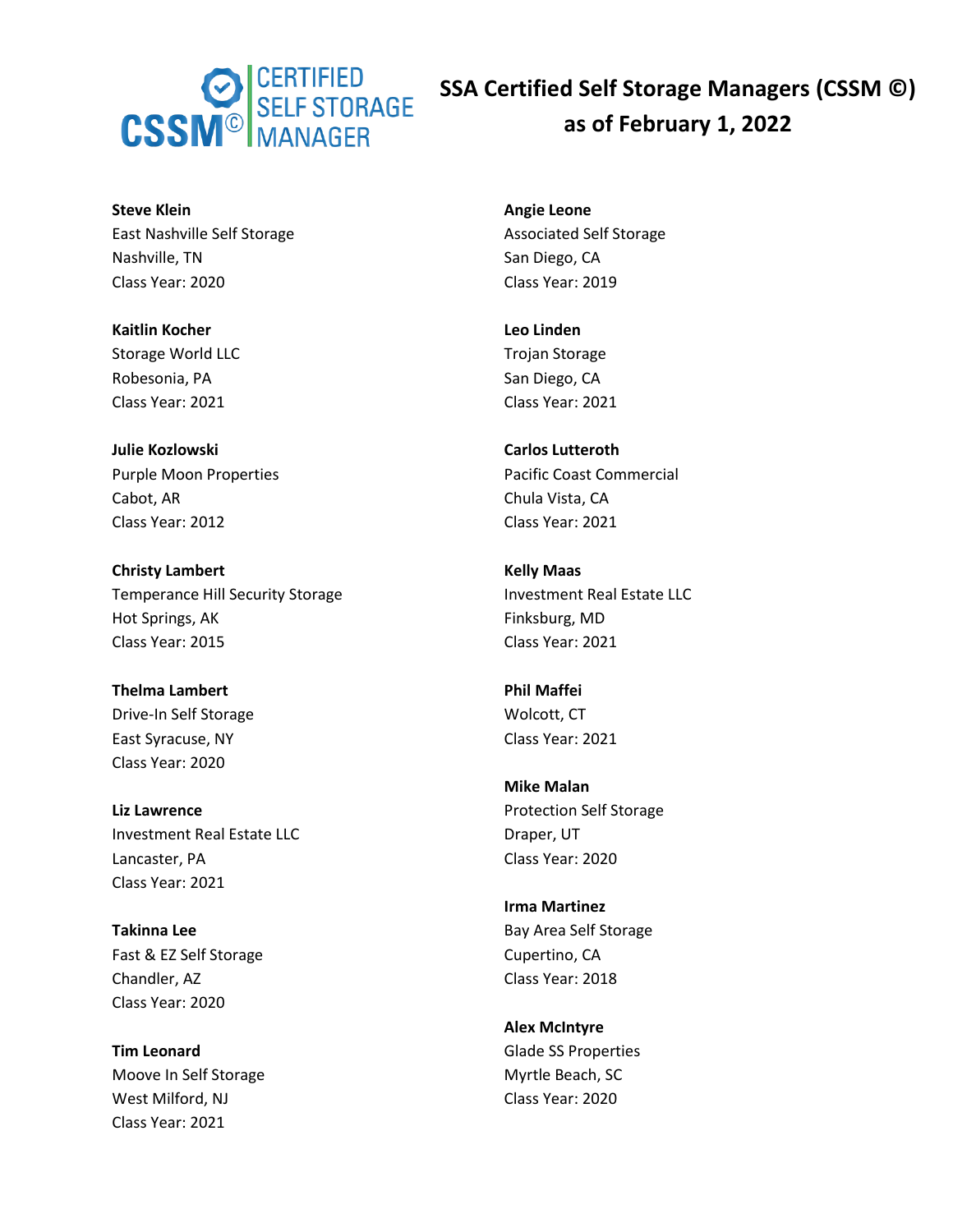

**Clint Miller** Marcus & Millichap Indianapolis, IN Class Year: 2020

**Laura Moran** NorthPointe Storage Casco, MI Class Year: 2021

**Tammy Moritz** Plus Management, LLC Chester, VA Class Year: 2016

**Christopher Morse** a2zstorage Hayden Lake, ID Class Year: 2020

**Candie Mull** Affordable Storage Guys Clarksville, TN Class Year: 2019

**Dyjah Nelson** Access Self Storage Manalapan, NJ Class Year: 2020

**Tiffany O'Neill** Investment Real Estate LLC York, PA Class Year: 2021

**Sabrina Owens** Portland Self Storage Freeport, FL Class Year: 2021

**Kelly Palma** YourSpace Storage Joppa, MD Class Year: 2018

**Filmore Pearson** Smokey Point Self Storage Marysville, WA Class Year: 2016

**Cassie Perez** Secureloc Self Storage Hagerstown, MD Class Year: 2020

**Annette Peters** Sparkle U-Stor-It Benton Harbor, MI Class Year: 2018

**Peter Platek** Platek Brothers Storage Brooksville, FL Class Year: 2021

**Shelby Pody** Potter's Self Storage LLC Lake Geneva, WI Class Year: 2007

**DonnaJean Poston** Investment Real Estate LLC Pottstown, PA Class Year: 2021

**Dejournette Powley** Fast & EZ Self Storage Fontana, CA Class Year: 2021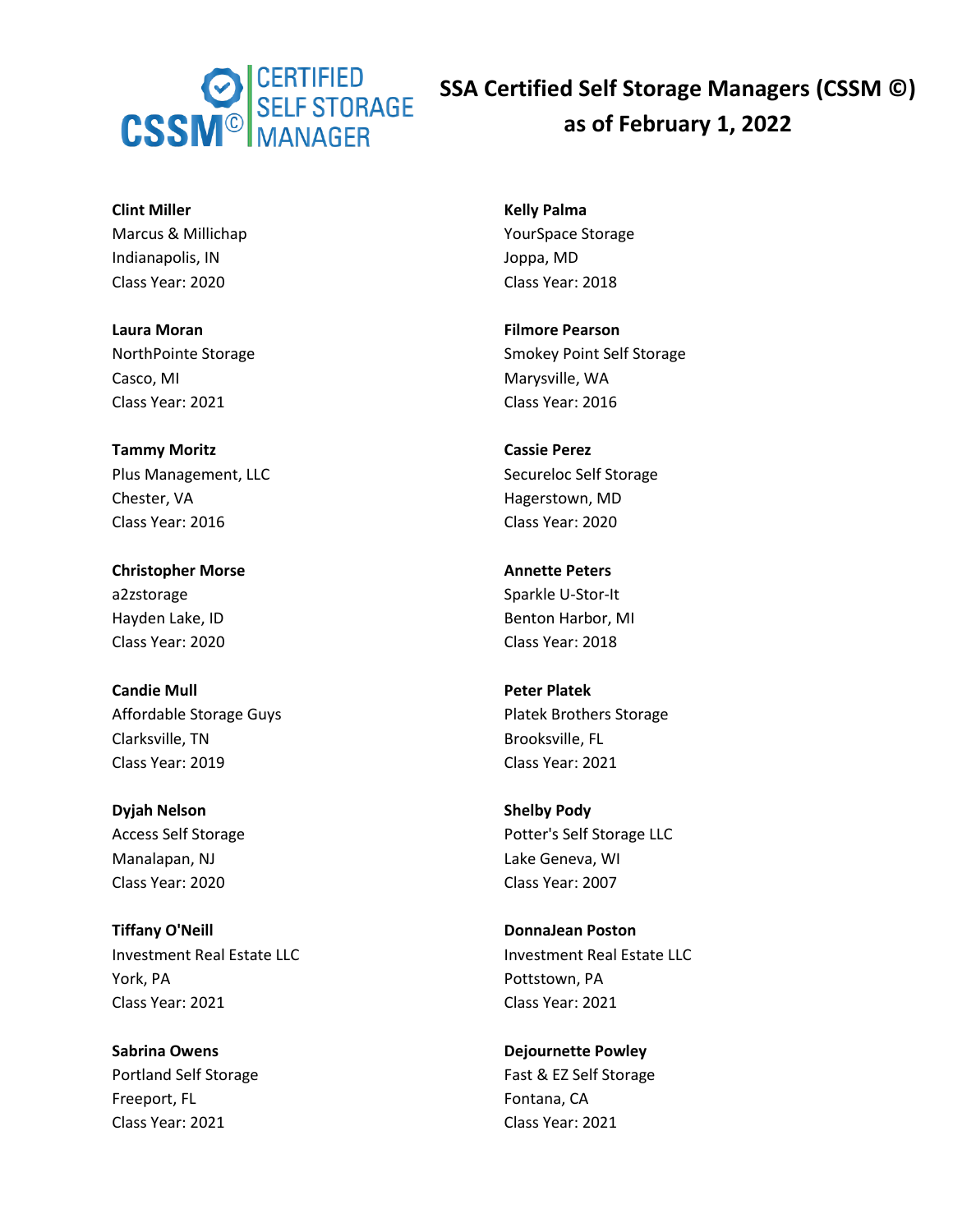

**Ethan Ray** Tennessee Self Storage Hendersonville, TN Class Year: 2021

**Ryan Ray** High Voltage Property Management Granbury, TX Class Year: 2021

**Dawn Reeves** SM Business Park Columbus, OH Class Year: 2021

**Shelly Reiff** Investment Real Estate LLC Manheim, PA Class Year: 2021

**Kyla Renick** Coast Property Management Class Year: 2021

**Jessica Riddle** Trojan Storage Redondo Beach, OK Class Year: 2014

**Tyranni Rineer** Investment Real Estate LLC Lititz, PA Class Year: 2021

**Monique Rios** Colton, CA Class Year: 2021 **Ralph Roath** Providence Pilot Point, TX Class Year: 2021

**Debbie Robinson** Snohomish Storage Snohomish, WA Class Year: 2015

**Stevi Rock** Investment Real Estate LLC Quarryville, PA Class Year: 2021

**Anthony Rodriguez** Moove In Self Storage Newton, NJ Class Year: 2021

**Alizabeth Rogers** Affordable Storage Guys Bowling Green, KY Class Year: 2020

**Aye Rogers** Moove In Self Storage Belmont, MD Class Year: 2022

**Randy Rutherford** Trojan Storage San Jose, CA Class Year: 2021

**Lupita Salazar** Trojan Storage Burbank, CA Class Year: 2021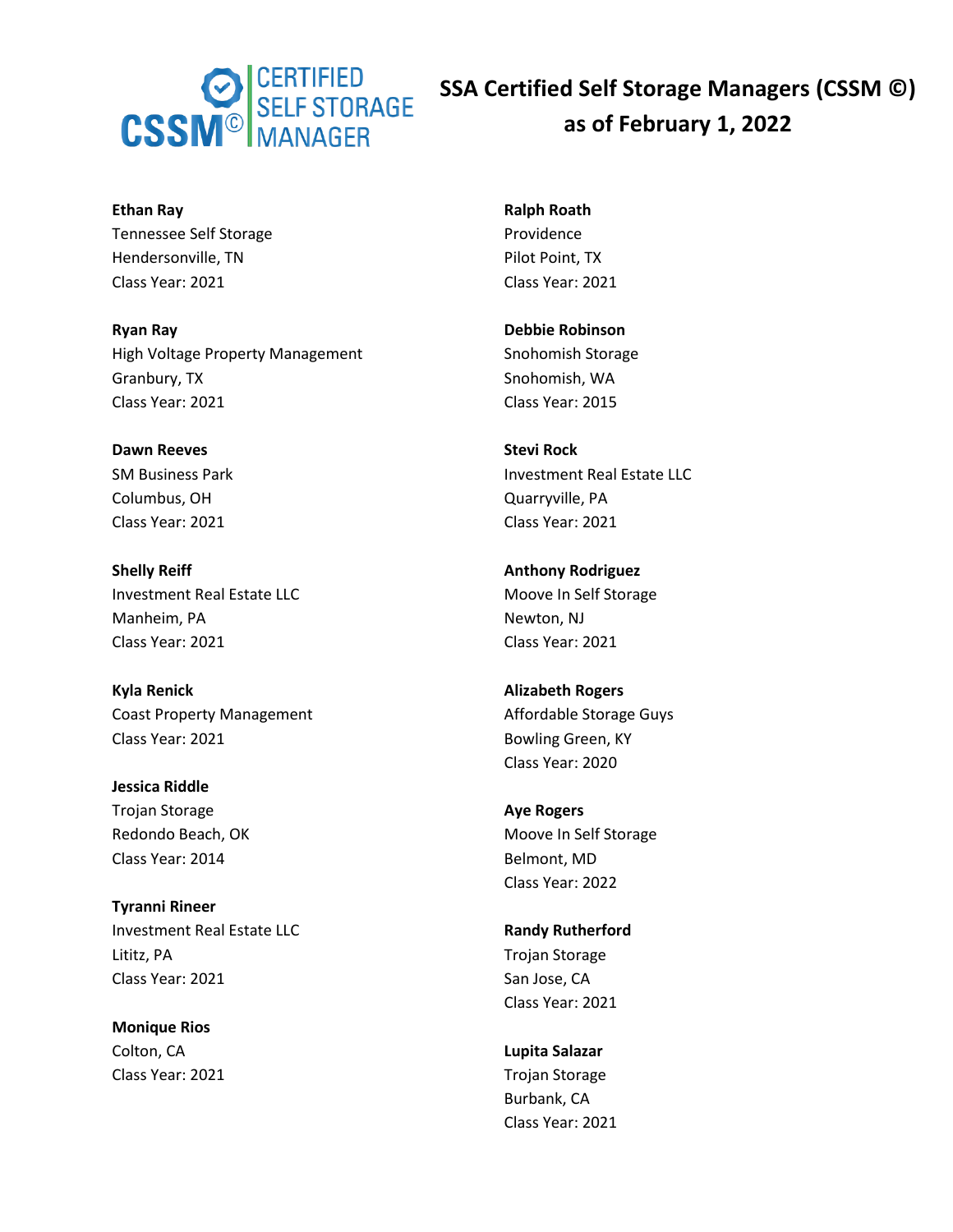

**Bailey Schmitt** Great Atlantic Companies Virginia Beach, VA Class Year: 2021

**Christine Schmitz** Trojan Storage Redondo Beach, CA Class Year: 2013

**Shawna Schneiter** Trojan Storage Glendale, CA Class Year: 2021

**Heather Scott** Idaho Self Storage Boise, ID Class Year: 2018

**Nicole Scott** Circle Storage Blue Ash, OH Class Year: 2020

**Tamara Shimmin** Timpanogos Storage Heber City, UT Class Year: 2020

**Amy Shipley** Peak Management Dallastown, PA Class Year: 2022

**Camille Simonen** Carolina Self Storage Everett, WA Class Year: 2015

**Lachelle Simpson-Rosales** Trojan Storage Redondo Beach, CA Class Year: 2013

**Valerie Sipes** YourSpace Storage Nottingham, MD Class Year: 2010

**Paula Skenzich** Trojan Storage Ontario, CA Class Year: 2018

**Jacqueline Skrabalak** RLJ Management Winter Garden, FL Class Year: 2018

**Deborah Smith** Incorporated Investments Inc. Centerville, OH Class Year: 2008

**Bill Stockstill** Armor Storage Omaha, NE Class Year: 2020

**Myra Stokes** YourSpace Storage Joppatown, MD Class Year: 2021

**Alese Stroud** Purple Moon Properties Little Rock, AR Class Year: 2012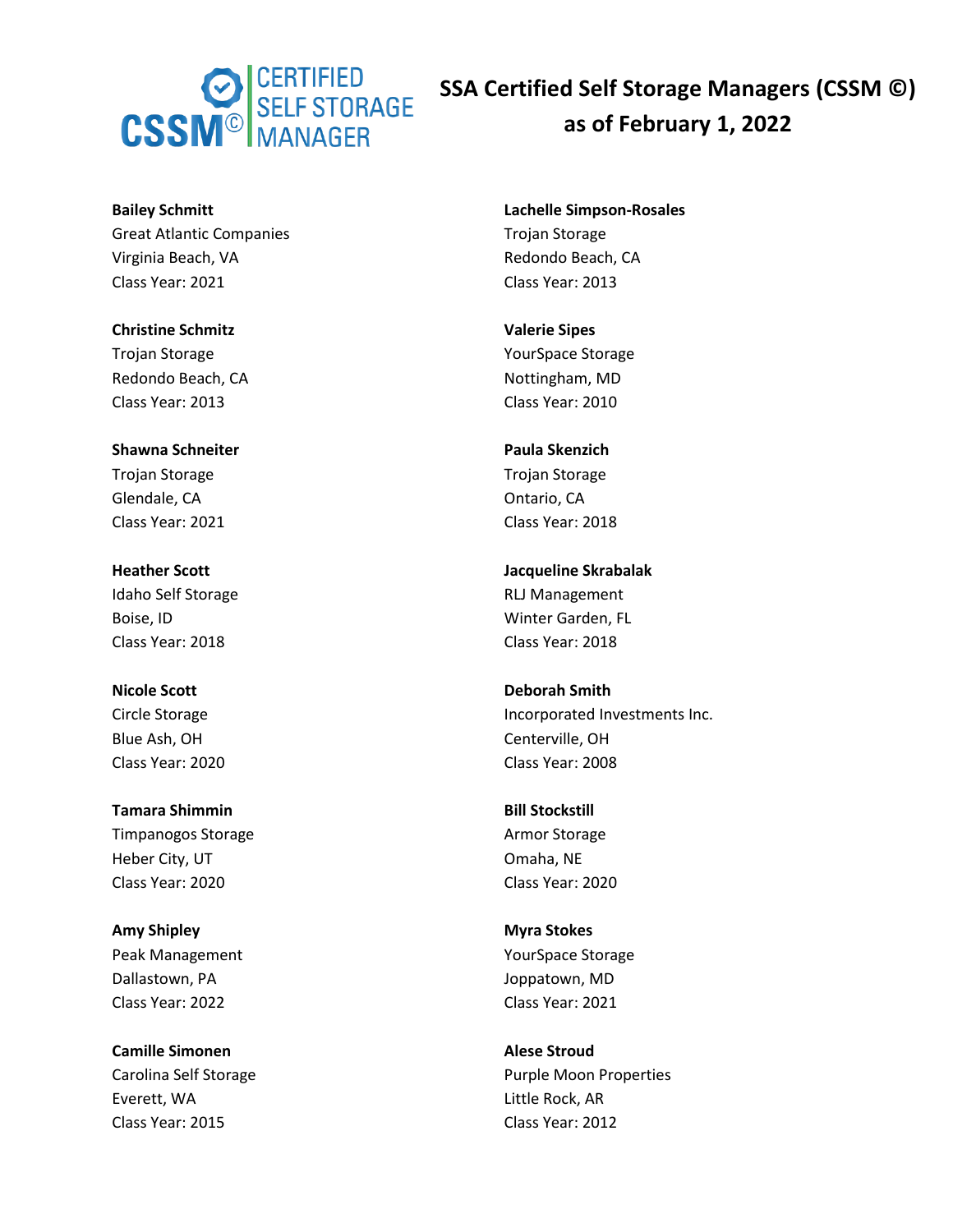

**Emily Studebaker** Lockport Storage on Division Lemont, IL Class Year: 2020

**Anthony Tabares** Bay Area Self Storage Cupertino, CA Class Year: 2018

**Jessica Takara** Trojan Storage Redondo Beach, CA Class Year: 2020

**Alexandra Taylor** 1-800-Self-Storage.com Troy, MI Class Year: 2020

**Chasity Taylor** Sassy Sue's Storage Lowell, AR Class Year: 2017

**Victoria Thatcher** All Seasons Storage Nampa, ID Class Year: 2020

**Crystal Turner** Affordable Storage Guys Bowling Green, KY Class Year: 2020

**Tristina Volesky** Strategic Property Management San Antonio, TX Class Year: 2010

**Angie Walls** YourSpace Storage Nottingham, MD Class Year: 2010

**Lex Watters** Moove In Self Storage Lancaster, PA Class Year: 2021

**Elizabeth Westerman** Lockaway Storage Texarkana, TX Class Year: 2018

**Donna Whitaker** Toyon Smart Storage Valley Springs, CA Class Year: 2021

**Heather White** Cox Armored Mini Storage Phoenix, AZ Class Year: 2018

**Adam Williams** Universal Storage Solutions Elizabethton, TN Class Year: 2021

**Josh Williams** Elmwood Self Storage Harahan, LA Class Year: 2021

**Phillip Williams** Universal Storage Solutions Elizabethton, TN Class Year: 2021